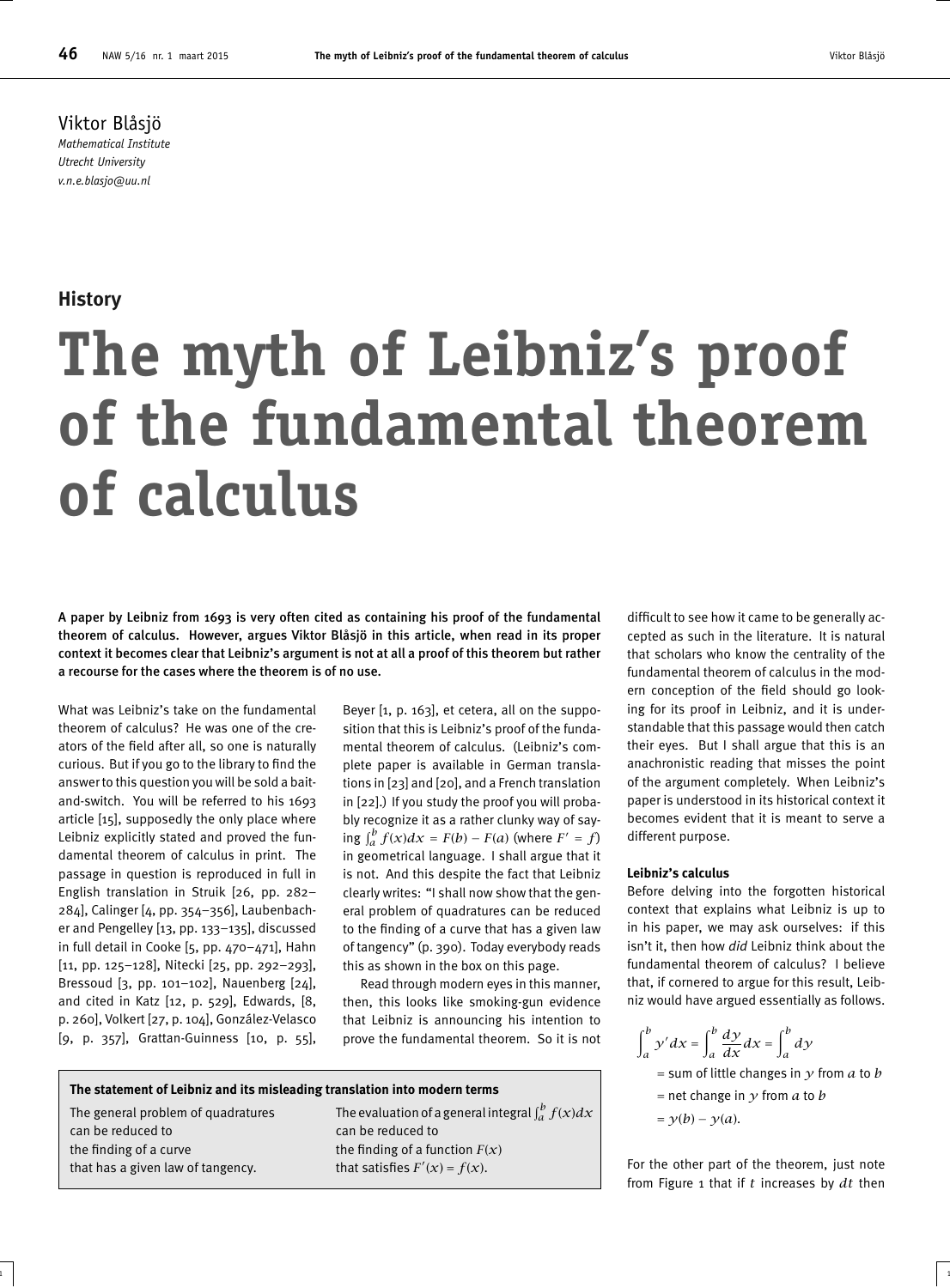

**Figure 1** The integral  $\int_a^t y dx$  and its differential.

the area  $\int_a^t y dx$  increases by  $y(t)dt$ , whence

$$
\frac{d\int_a^t y(x)dx}{dt} = \frac{y(t)dt}{dt} = y(t).
$$

This mode of reasoning is very much in line with Leibniz's conceptions of integrals and differentials. Indeed, he would most likely not consider this a 'proof' of a 'fundamental theorem', but rather a somewhat tedious explication of the meaning of differentiation and integration. That is why he never put it in print. Instead he was satisfied with the casual statement that "as powers and roots in ordinary arithmetic, so for us sums and differences, or  $\int$  and  $d$ , are reciprocal" [14, p. 297]. The comparison is an apt one not only procedurally but also foundationally: in neither case can there be a question of proof of the reciprocal relationship; rather it is built into the very meaning of the notions involved.

So much for the fundamental theorem, which, however, has nothing to do with the purpose of Leibniz's 1693 paper. To understand what Leibniz *did* intend in this paper, we must first understand its context. In the seventeenth century, Euclid's *Elements* was still the gold standard of mathematical rigour and method. One conspicuous aspect of this work is that Euclid speaks only of Figures he can *construct* using ruler and compasses. The scope of Euclid's construction tools was soo found too restrictive, but his emphasis on constructions was retained.

# **Descartes's construction method**

The Euclidean requirement of construction as a prerequisite for knowledge was taken very seriously by Descartes, who was to have a great influence on Leibniz. Descartes taught the world coordinate geometry and the identification of curves with equations in his *La Géométrie* of 1637. In connection with this he also argued that the scope of mathematics should be extended to include all algebraic curves — to which his new method was especially suited  $-$  as opposed to being limited to the lines and circles of Euclid's *Elements* and the handful more complex curves studied in antiquity. However, Descartes did not present this as a radically new way of doing geometry, different in principle from that of Euclid. Rather he argued at great length that his method was really nothing but the Euclidean programme brought to its logical conclusion. In particular, he accepted curves represented by algebraic equations as legitimate mathematical objects only after he had found a way of constructing them in a Euclidean spirit.

Descartes's criterion for an acceptable construction is the following:

*"To treat all the curves I mean to introduce here [i.e., all algebraic curves], only one additional assumption [beyond ruler and compasses] is necessary, namely, [that] two or*

2 |  $\overline{2}$  |  $\overline{2}$  |  $\overline{2}$  |  $\overline{2}$  |  $\overline{2}$  |  $\overline{2}$  |  $\overline{2}$  |  $\overline{2}$  |  $\overline{2}$  |  $\overline{2}$  |  $\overline{2}$  |  $\overline{2}$  |  $\overline{2}$  |  $\overline{2}$  |  $\overline{2}$  |  $\overline{2}$  |  $\overline{2}$  |  $\overline{2}$  |  $\overline{2}$  |  $\overline{2}$ 

*more lines can be moved, one [by] the other, determining by their intersection other curves. This seems to me in no way more difficult [than the classical constructions]."* [7, p. 43]

The key phrase is "one by the other": Descartes has no objections to assemblages of curves pushing one another in whatever fashion as long as all the motions are ultimately generated by one and only one primitive motion. You can build a curve tracing machine as intricate as you like as long as one single point needs to be moved to operate it. This single-motion criterion is the key to Descartes's division of curves into 'geometrical' (i.e., exact) and 'mechanical' (i.e., not susceptible to mathematical rigour).

Figure 2 shows an example of Descartes's construction method. It can be adapted to generate algebraic curves of higher and higher degree. For example, it is quite easy to see that replacing the line *KNC* by a circle produces a conchoid (Figure 3). And so it continues: once e.g. the conchoid has been generated it can be taken in place of the starting curve *KNC* to generate an even more complex curve, and so on.

These curve-tracing methods are what made algebraic curves legitimate geometry to Descartes. And they were so not in the sense of incidental or half-hearted attempts at justifying his new mathematics to obstinate colleagues stuck in old ways of thinking. Rather, these considerations formed the basis for his mathematical researches from the very beginning. Already in 1619, *before* he had the idea of a correspondence between a curve and an equation, Descartes was concerned with "new compasses, which I con-



**Figure 2** Descartes's curve tracing method [6, p.321]. The triangle *KNL* moves vertically along the axis *ABLK*. Attached to it at *L* is a ruler, which is also constrained by the peg fixed at *G*. Therefore the ruler makes a mostly rotational motion as the triangle moves upwards. The intersection *C* of the ruler and the extension of *KN* defines the traced curve, in this case a hyperbola.



**Figure 3** Top: The defining property of the conchoid, a famous algebraic curve studied in antiquity. Bottom: Construction of the conchoid using Descartes's method of Figure 2 with a circle in place of the line *KNC*.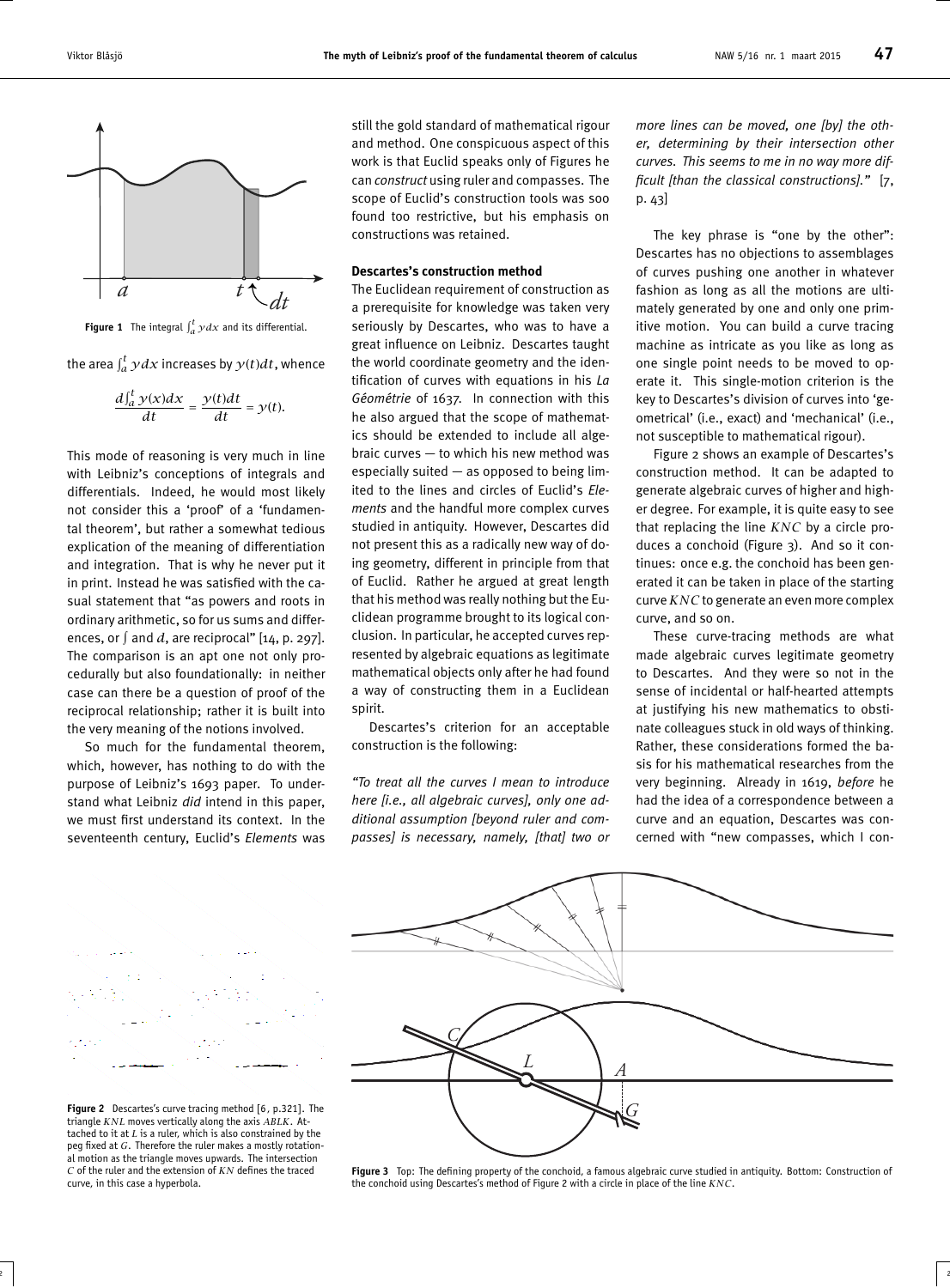

**Figure 4** The quadratrix. *C* moves along the arc of a circle and *X* along its radius. Both points start at *A* and move at uniform speed in such a way as to reach the vertical axis at the same time, i.e.,  $\frac{d}{dt}AC = \frac{\pi}{2} \left( \frac{d}{dt}AX \right)$ . The intersection *Q* generates the quadratrix.



**Figure 5** The Archimedean spiral *r*=*θ*. The radial motion must be exactly coordinated with the rotational motion a constructively impossible task, according to Descartes.

sider to be no less certain and geometrical than the usual compasses by which circles are traced" (quoted from [2, p. 232]). The key criterion for these 'new compasses', according to Descartes, was that they should trace curves 'from one single motion', contrary to the 'imaginary' curves traced by 'separate motions not subordinate to one another', such as the quadratrix (Figure  $4$ ) or the Archimedean spiral (Figure 5). The coordination of motions in both of these constructions involve *π*, which, since *π* is transcendental, is non-constructible (and hence unknowable) by Euclidean and Cartesian standards. As Descartes puts it in the *Géométrie*:

*"The spiral, the quadratrix, and similar curves . . . are not among those curves that I think should be included here, since they must be conceived of as described by two separate movements whose relation does not admit of exact determination, [. . .] since the ratios between straight and curved lines are not known, and I believe cannot be discovered by human minds, and therefore no conclusion based upon such ratios can be accepted as rigorous and exact."* [7, pp. 44, 91]

By the time he published his *Géométrie*, Descartes had become convinced that his single-motion criterion included all algebraic curves (i.e., curves with polynomial equation of any degree), and nothing else. Convincing his readers of this — and thereby justifying the new algebraic methods in terms of the standards of classical, construction-based geometry — is one of the dominant themes of the *Géométrie.* (This is one of the main points of Bos [2], the definitive study of Descartes's geometry.)

# **Leibniz's construction method**

These considerations form the direct background of Leibniz's 1693 article. He believed, as firmly as Descartes, that constructions are the bedrock of geometrical rigour. That is why he offered his own single-motion construction method, which can produce not only any algebraic curve but in fact any curve described by a differential equation of the form  $d\gamma/dx = f(x)$ , where  $f(x)$  can be any previously constructed function, just as the line *KNC* in Descartes's construction can be replaced by any previously constructed curve. This construction is what Leibniz's paper is all about.

Leibniz's construction goes as follows (Figure 6). The plane  $\Pi$  is a horizontal surface, say a table. On it is placed a weight at  $C = (x, y)$ attached to a string *TC*. If we move the free end *T* of the string along the edge *ABT* of the table, the curve  $(C)C$  generated by the moving weight would be the ordinary tractrix. But we shall modify this situation by having part of the string hang over the edge of the table. This end also has a weight attached to it, *G*, which ensures that it hangs straight down along the vertical plane <sup>Θ</sup>, until it hits the edge *E*(*E*) protruding from this plane. Thus

 $3$  ) and the set of the set of the set of the set of the set of the set of the set of the set of the set of the set of the set of the set of the set of the set of the set of the set of the set of the set of the set of th

the fixed string length is  $CT + TE$ , and the length of the part *T E* hanging below the table is determined by the curve *E*(*E*), which catches the weight at a point vertically below *T*. In fact, the length of *TE* is a funtion of the *x*coordinate of the weight at *C*, for as *C* moves it pushes the 'ruler' *HR* and thereby the vertical plane <sup>Θ</sup> ahead of it, so that *<sup>E</sup>*(*E*) is effectively the graph of a function with  $RT = x$  as input and  $TE$  as output. The curve  $(C)C$  is traced as *T* is moved along the edge of the table away from *A*. The motion of *T* thus inflicts two separate motions on the plane <sup>Θ</sup>: one in the *y*-direction resulting directly from the motion of *T*, and one along the *x*-direction resulting from the motion of *C*.

In this way we can generate a curve for which the length *T C* of its tangent is any given function of its *x*-coordinate. For if we seek a curve  $C(C)$  for which  $TC = \phi(x)$ , say, then we can always choose the curve  $E(E)$  so that  $TE$ is the total string length minus  $\phi(x)$ , which leaves just the required amount of string for the tangent  $TC$ . Thus if we write  $a$  for the total string length *CTE*, the required curve *E*(*E*) is simply the graph of the function  $a \phi(x)$  plotted in the plane  $\Theta$  with *RT* as *x*-axis and *RL* as *y*-axis.

Alternatively, we can generate a curve with a given slope  $d\gamma/dx = TB/BC$ . This reduces to the above problem since  $TC = \sqrt{TB^2 + BC^2}$ is a simple algebraic function of *T B* and *BC*. Thus if we want to generate the curve  $C(C)$ with the given slope  $dy/dx = f(x)$ , we note that in this case  $BC = x$  and  $TB = xf(x)$ , so that  $TC = x\sqrt{f(x)^2 + 1}$ . Once we have this expression for *T C* we can complete the construction of *E*(*E*) as above.

In either case, then, since  $\phi(x)$  or  $f(x)$ are given, it takes only 'ordinary' Cartesian geometry to construct the required curve *E*(*E*)



**Figure 6** Leibniz's tractional-motion device for constructing the solution curve *C*(*C*) of any inverse tangent problem. From [15], figure 3 (left), and my reproduction (right).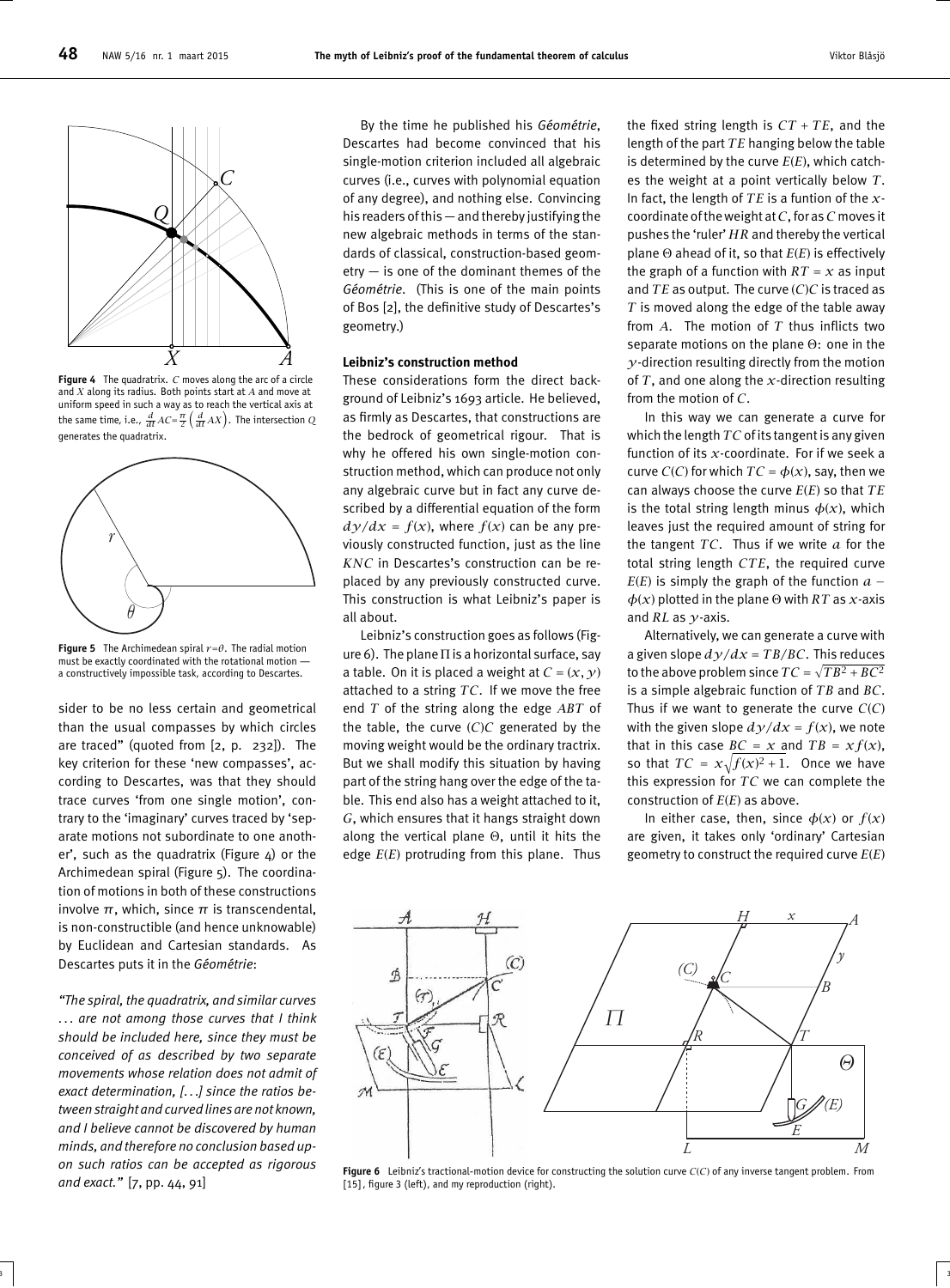

**Figure 7** The tractrix is the curve traced by a weight dragged along a horizontal surface by a string whose other end moves along a straight line.

that will enable the curve  $C(C)$  with the desired property to be traced. In particular, Leibniz's construction gives the solution to  $dy/dx = f(x)$ , where  $f(x)$  is any previously constructed curve, while assuming nothing more than Cartesian geometry and a single-motion tracing procedure. In this way he enlarged the domain of constructible curves vastly beyond the algebraic curves admitted by Descartes, while still adhering very strictly to Descartes's requirement of single-motion tracing and to the Euclidean–Cartesian construction framework generally.

## **Construction of quadratures**

Such was the purpose of Leibniz's paper. The confusion regarding the fundamental theorem arises from Leibniz's application to the problem of the construction of quadratures, i.e., the problem of constructing a line segment whose length equals a given area, or integral. This is quite clearly the guiding idea of the whole paper, whose title promises "a general construction of all quadratures by motion". In other words, Leibniz wants to clarify that his construction not only solves any differential equation  $dy/dx = f(x)$  but also any integral  $\int_a^b f(x) dx$ . This problem readily reduces to the above as follows (Figure 8). Let  $AF = x$  and let  $f(x) = FH$ be the function whose integral is to be constructed. As above, construct a curve *C*(*C*) such that its slope  $d\gamma/dx = TB/BC$  always equals  $f(x)$ . Then it follows that  $FC = y =$  $\int f(x)dx = AFHA$ , so the quadrature has been constructed as a line segment, as required.

Since the tractional construction itself is prima facie concerned with constructing curves with given tangent properties, a casual reader of Leibniz's paper might have missed that it can also be used to find a line segment equal to a given integral had Leibniz not taken the trouble to spell out this application specifically and even note it in the title of the paper. This construction of quadratures was a major problem at the time, quite apart from differential equations, so it was certainly worth highlighting.

# **Leibniz's statement reevaluated**

It is in the course of this explanation that we encounter Leibniz's sentence quoted above that seemed to be a statement of the fundamental theorem: "I shall now show that the general problem of quadratures can be reduced to the finding of a curve that has a given law of tangency." Now that we understand its context we see that to Leibniz this is a lemma linking the problem of quadratures to the tractional construction. It is not a fundamental theorem telling you to find an antiderivative  $F$  whenever you seek an integral  $\int f dx$ . Rather it is a specification of how the tractional motion needs to be set up to produce the values of  $\int f dx$  as the *y*-coordinates of the tractional curve *C*(*C*).

It is true that Leibniz's argument here concerns the relation between the differential





 $\frac{4}{4}$ 

Figure 8 Leibniz's reduction of quadratures to rectifications. From [15], Figure 2, and as reproduced in [20, p. 31].

equation  $dy/dx = f(x)$  and the integral  $\int_a^b f(x) dx$ , and as such, to be sure, it is closely related to the fundamental theorem of calculus. But Leibniz's point is a much more specific one, and one very much specifically tailored to the setup of his tractional construction. It would be a big mistake, therefore, to forget about the context of the tractional construction and cut out the few lines relating to the fundamental theorem and study them as if they were meant as a proof of this general theorem. Yet this is precisely the mistake that occurs so often in the historical literature.

Leibniz would certainly consider it madness to apply his construction to an integral  $\int f(x) dx$  for which an explicit antiderivative *F*(*x*) can be found. Indeed, Leibniz says precisely this in a letter: "One cannot determine by this construction whether the sought quadrature can not also be carried out by common geometry; when this is possible one does not need the extraordinary route." [17, p. 694] In such cases he would simply go straight to  $F(x)$ , as he had done many times in print already before his 1693 paper.

Cases where  $F(x)$  is algebraic had long been done and dusted, and logarithmic and trigonometric functions were also becoming common currency at this time. Certainly Leibniz would not spill ink in his 1693 paper on proving the fundamental theorem for use on such trivial cases.

The problem that interested him was integrals such as  $\int \sqrt{1 + x^4} dx$ , or the corresponding differential equation  $dy = \sqrt{1 + x^4} dx$ . Indeed, whenever Leibniz refers back to his paper it is certainly never with reference to the fundamental theorem, but rather always as "my general construction of quadratures by traction" [18, p. 127], i.e., as showing that the tractional device "serves to construct all quadratures by an exact and regular motion" [16, p. 665]. Again, Leibniz [19, p. 157] explains that "I wished for the tractional method to be applied to the inversions of tangents [i.e., solving differential equations] rather than to quadratures where we already have [a method, namely finding  $F(x)$ ]."

# **Conclusion**

So, in conclusion, the irony of the story is that what is commonly referred to as Leibniz's proof of the fundamental theorem of calculus is actually his strategy for what to do when the theorem is of no use (in that one cannot find  $F(x)$ ).